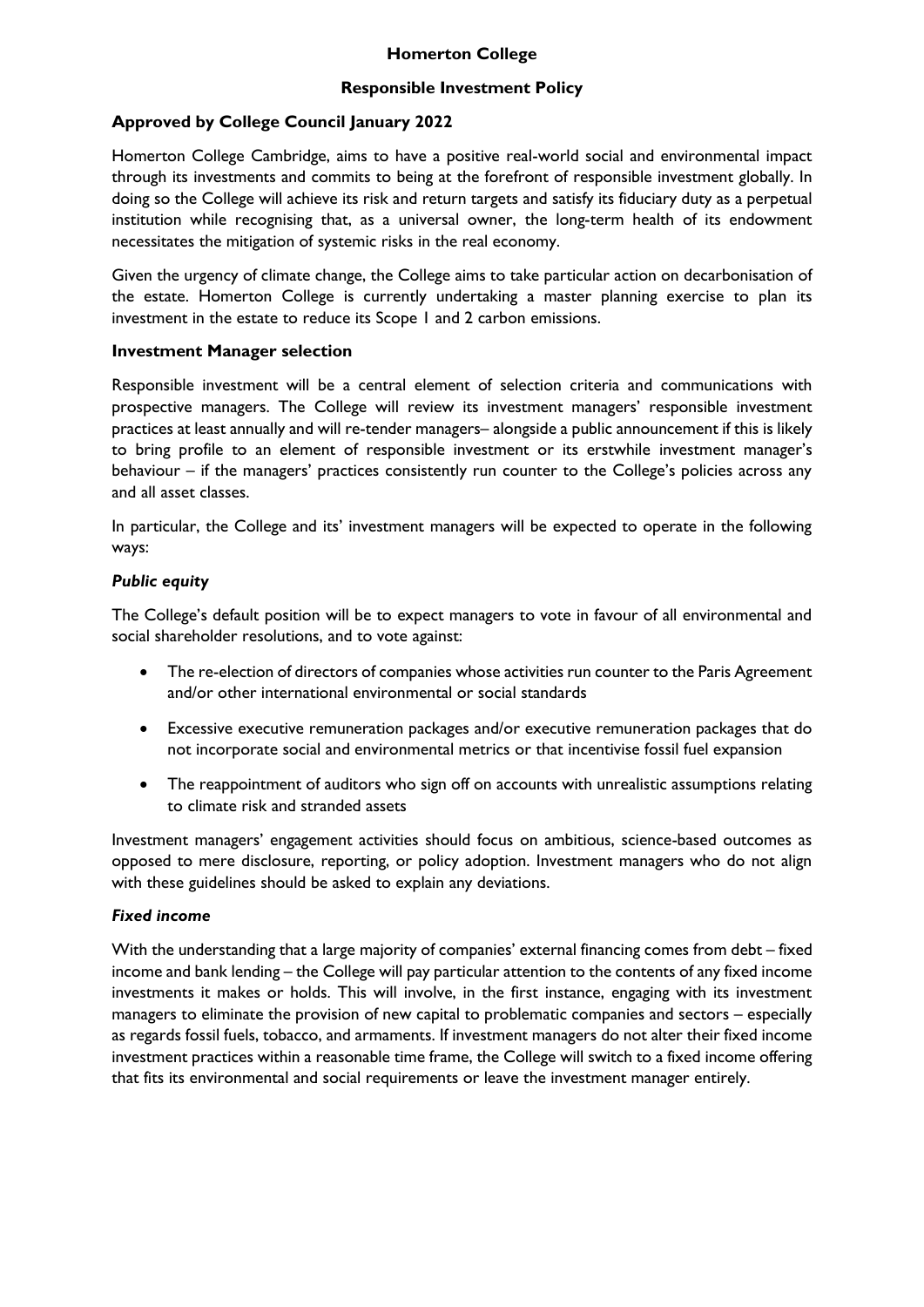## *Private equity/Venture capital*

The College currently has modest exposure to private equity or venture capital holdings. Private equity is also a source of new capital for companies, and for this reason the College will ensure that it does not invest in funds with a focus on companies whose activities run counter to the environmental and social values of the College.

### *Alternatives/Absolute Return*

Responsible investment is particularly underdeveloped in alternatives/absolute return funds. Where managers offer a responsible investment or fossil-free option, as is increasingly the case, the College will opt for it. Investment managers will be asked to take particular care in scrutinising such funds and may decide to avoid managers who cannot credibly claim to align with the College's environmental and social values.

### *Real estate/directly-held property*

In its own directly-held property and in any real estate investments the College makes, it aspires to meet the following building standards as soon as possible:

- All buildings to be in the top quartile of the Real Estate Environmental Benchmark (REEB)
- All future new buildings to attain an Environmental Performance Certificate rating of "A"<sup>1</sup>
- All new office buildings to achieve the Building Research Establishment's Environmental Assessment Method (BREEAM) "excellent" standard
- No new gas/fossil-fuel boilers to be installed, either as part of refurbishments or in new builds
- The College's real estate managers (where appointed) to be encouraged to tie at least part of their remuneration structure to energy efficiency improvements in portfolio buildings.

In the case of property holdings that do not fall under the rubric of established energy efficiency standards, the College will target decarbonisation on the shortest feasible timeline. The College will encourage existing tenants to adopt strategies to reduce emissions and will adapt the wording of its standard leases to ensure that future agreements reinforce energy-efficient tenant behaviour and allow for low-carbon refurbishments on an ambitious timetable.

#### *Banking/loans/cash deposits*

The College expects its bank to align with the College's social and environmental policies, especially as regards climate change. The College will engage with its bank – currently Lloyds – on fossil fuel lending in particular, and will aim to publicly switch providers for banking, loans, and cash deposits if the bank's activities continue to run counter to the College's values.

#### *Stakeholder engagement*

The Homerton Union of Students "HUS" (the College's Junior Common Room and Middle Common Room) and College Council may both pass motions regarding particular responsible investment issues and/or the conduct of the College's investment managers or bank; the Bursar and the Investment Committee will consider these motions and either implement them – directly or via its investment managers – or revert to College Council with an alternate proposal to address the issue at hand. The Bursar will also hold a town hall meeting with students and fellows annually to listen to their views on responsible investment.

#### **Reporting/monitoring**

 $\overline{a}$ 

<sup>&</sup>lt;sup>1</sup> With current UK government regulations, a minimum EPC rating of E will apply from 2023 and a minimum rating of B will apply by 2030; seeing as the College is a very long-term investor, the standard of an "A" rating would put it slightly ahead of current regulations and potentially in line with future regulations.